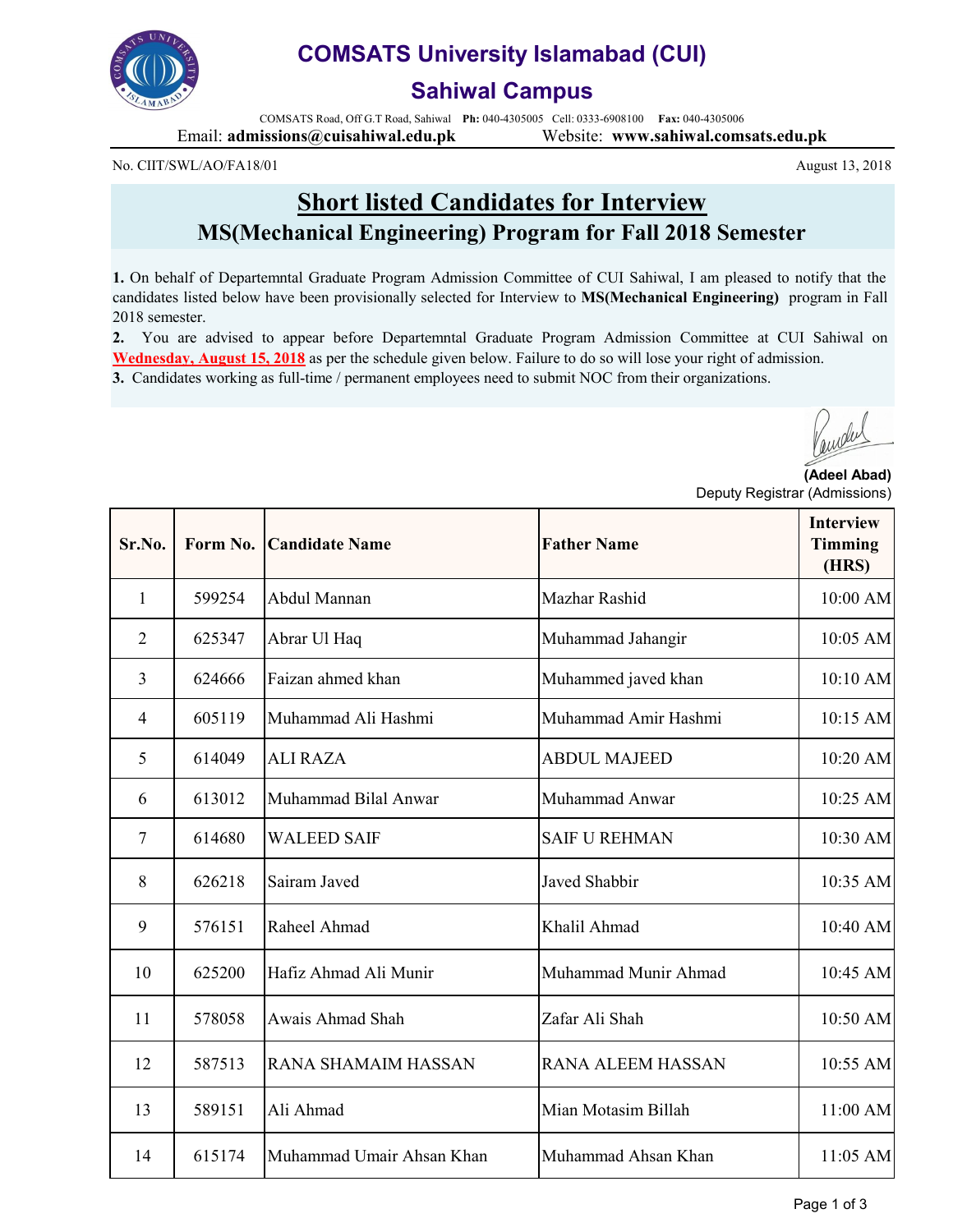

## **COMSATS University Islamabad (CUI)**

### **Sahiwal Campus**

COMSATS Road, Off G.T Road, Sahiwal **Ph:** 040-4305005 Cell: 0333-6908100 **Fax:** 040-4305006 Email: **admissions@cuisahiwal.edu.pk** Website: **www.sahiwal.comsats.edu.pk**

No. CIIT/SWL/AO/FA18/01

**Short listed Candidates for Interview MS(Mechanical Engineering) Program for Fall 2018 Semester**

**1.** On behalf of Departemntal Graduate Program Admission Committee of CUI Sahiwal, I am pleased to notify that the candidates listed below have been provisionally selected for Interview to **MS(Mechanical Engineering)** program in Fall 2018 semester.

**2.** You are advised to appear before Departemntal Graduate Program Admission Committee at CUI Sahiwal on **Wednesday, August 15, 2018** as per the schedule given below. Failure to do so will lose your right of admission. **3.** Candidates working as full-time / permanent employees need to submit NOC from their organizations.

**(Adeel Abad)** Deputy Registrar (Admissions)

| Sr.No. | Form No. | <b>Candidate Name</b>  | <b>Father Name</b>     | <b>Interview</b><br><b>Timming</b><br>(HRS) |
|--------|----------|------------------------|------------------------|---------------------------------------------|
| 15     | 621002   | Ali Bakht Yousuf       | Muhammad Yousuf        | 11:10 AM                                    |
| 16     | 611186   | Mati Ur Rehman         | Muhammad Rauf          | 11:15 AM                                    |
| 17     | 624407   | Muhammad Qaiser Bashir | Bashir Ahmad Chaudhary | 11:20 AM                                    |
| 18     | 573799   | Mirza Khalid Hayat     | Muhammad Rafiq         | 11:25 AM                                    |
| 19     | 573893   | <b>SAYAAM ISMAIL</b>   | MUHAMMAD ISMAIL        | 11:30 AM                                    |
| 20     | 610281   | <b>ALIZAIN</b>         | <b>LIAQUAT ALI</b>     | 11:35 AM                                    |
| 21     | 593223   | Samee-ur-Rehman        | Muhammad Almas         | 11:40 AM                                    |
| 22     | 592503   | Aamir Shehzad          | Shabbir Ahmad          | 11:45 AM                                    |
| 23     | 614242   | MUHAMMAD AWAIS SADIQ   | HAFIZ MUHAMMAD SADIQ   | 11:50 AM                                    |
| 24     | 616123   | Muhammad Sohaib Khan   | Rizwan Khan            | 11:55 AM                                    |
| 25     | 621365   | <b>ALTAF HUSSAIN</b>   | Muhammad Yousaf        | 12:00 PM                                    |
| 26     | 622816   | Muhammad Asif          | Muhammad Hanif         | 12:05 PM                                    |
| 27     | 626321   | Muhammad Sufyan Khalid | Khalid Mahmood         | 12:10 PM                                    |

August 13, 2018